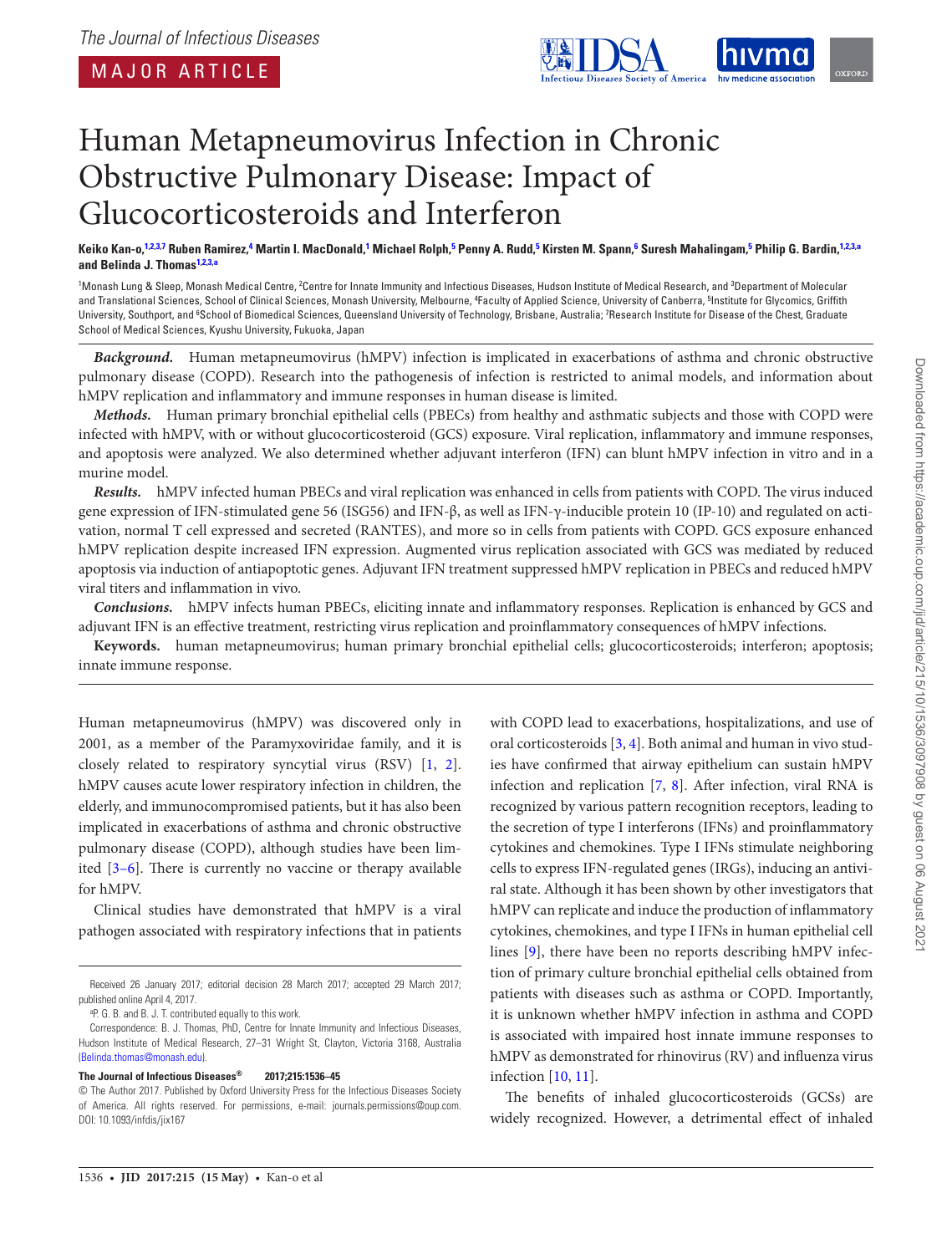GCSs in clinical medicine has been reported, its use being associated with an increased incidence of pneumonia in COPD and possibly also in asthma [12, 13]. Moreover, GCSs may offer little protection against virus-induced exacerbations, because anti-inflammatory benefits may be offset by detrimental effects on immune responses [14, 15]. We have shown in an animal model that although GCS treatment blunted inflammation, it also significantly reduced the expression of innate antiviral genes, with increased replication of RV and influenza A and more severe overall lung disease [16]. These adverse consequences of GCS could be reversed by administration of recombinant IFN [16]. It is unknown whether similar responses pertain to hMPV infections.

In the current study, we have evaluated the infection profile and immune responses to hMPV infection in primary bronchial epithelial cells (PBECs) obtained from adult volunteers who were either healthy or had asthma or COPD. We also assessed the effect of GCS on hMPV replication and immune responses and examined whether recombinant IFN attenuates hMPV infection both in vitro and in vivo.

#### METHODS

#### **Virus Detection in Exacerbations of COPD**

To examine the association of hMPV infections with COPD exacerbations, consecutive patients experiencing an exacerbation of COPD and admitted to hospital were recruited to a prospective observational study approved by Monash Medical Centre Human Research Ethics Committee (HREC 13134A). All patients had a nasopharyngeal swab taken, and viruses were identified by means of respiratory multiplex polymerase chain reaction (AusDiagnostics Highplex).

## **Culture of PBECs**

PBECs were obtained during routine fibreoptic bronchoscopy from normal volunteers, asthmatics, and patients with COPD. Definitions of healthy volunteers and patients are described in detail in the Supplementary Methods. The baseline characteristics of patients from whom epithelial brushings and cells for in vitro studies were obtained are shown in Supplementary Table 1. Studies were approved by Monash Health Human Research Ethics Committee (HREC 07025A), and written informed consent was obtained. PBECs were obtained from bronchial brushings of the left or right upper lobe (away from any lung abnormalities if present) and cultured under submerged conditions, as described elsewhere [16].

## **Virus Infection of Primary Culture Cells**

The CAN97-83 strain of hMPV was used in all experiments, propagated in LLC-MK2 cells, and viral titer was determined by means of median tissue culture infective dose assay, as described elsewhere [17]. This strain of hMPV has been used in other studies [18], and we did not attempt further purification because this may change key properties of the virus [19]. Control experiments using UV-inactivated hMPV were included to confirm that responses were a result of hMPV infection and not from factors remaining in the culture media after hMPV propogation. Infection protocols and GCS and IFN treatments are described in detail in the Supplementary Methods.

# **Gene Expression in Human Airway Cells**

Total RNA was isolated from PBEC lysates and used for real-time polymerase chain reaction, as described in the Supplementary Methods. Primer sequences were as described elsewhere [16, 20] or are provided in Supplementary Table 2.

## **Detection of Human Cytokines and Chemokines**

Cytokine levels in cell supernatants were determined using a Cytometric Bead Array Human Chemokine Kit (BD Biosciences; detection limit, 0.2–2.8 pg/mL). Interleukin 6 (IL-6) was measured by means of enzyme-linked immunosorbent assay (R&D Systems; detection limit, 9–38 pg/mL).

#### **Caspase Assay**

Caspase 3/7 activities in PBECs were measured using a Caspase-Glo 3/7 assay (Promega), according to the manufacturer's instructions.

## **Cell Apoptosis Assay**

Annexin V binding was performed on PBECs using a fluorescein isothiocyanate annexin V Apoptosis Detection Kit (Biolegend). Briefly, cells were rinsed with cell staining buffer, resuspended in annexin V binding buffer with fluorescein isothiocyanate –conjugated annexin V and propidium iodide (PI) for 15 minutes, and then analyzed with flow cytometry.

# **hMPV Infection in a Murine Model**

BALB/c mice were purchased from the Animal Resource Centre and housed under pathogen-free conditions at the University of Canberra (Australia). All procedures were approved by the University of Canberra Animal Ethics Committee and conducted following the Animal Welfare Guidelines of the National Health and Medical Research Council of Australia.

Mice were infected intranasally with 10<sup>6</sup> plaque-forming units of hMPV [21]. At 1 and 3 days after infection, mice were anaesthetized and given intratracheal instillation of recombinant murine IFN-β (R&D Systems) or vehicle (0.1% bovine serum albumin/phosphate-buffered saline). Mice were killed 5 days after infection, and lung tissue was processed to calculate viral titers and quantify pulmonary inflammation. Methods to quantify changes on lung histology are described in the Supplementary Methods.

#### **Statistical Analyses**

Unless otherwise stated, values are expressed as means with standard errors of the mean. Unpaired  $t$  tests were used to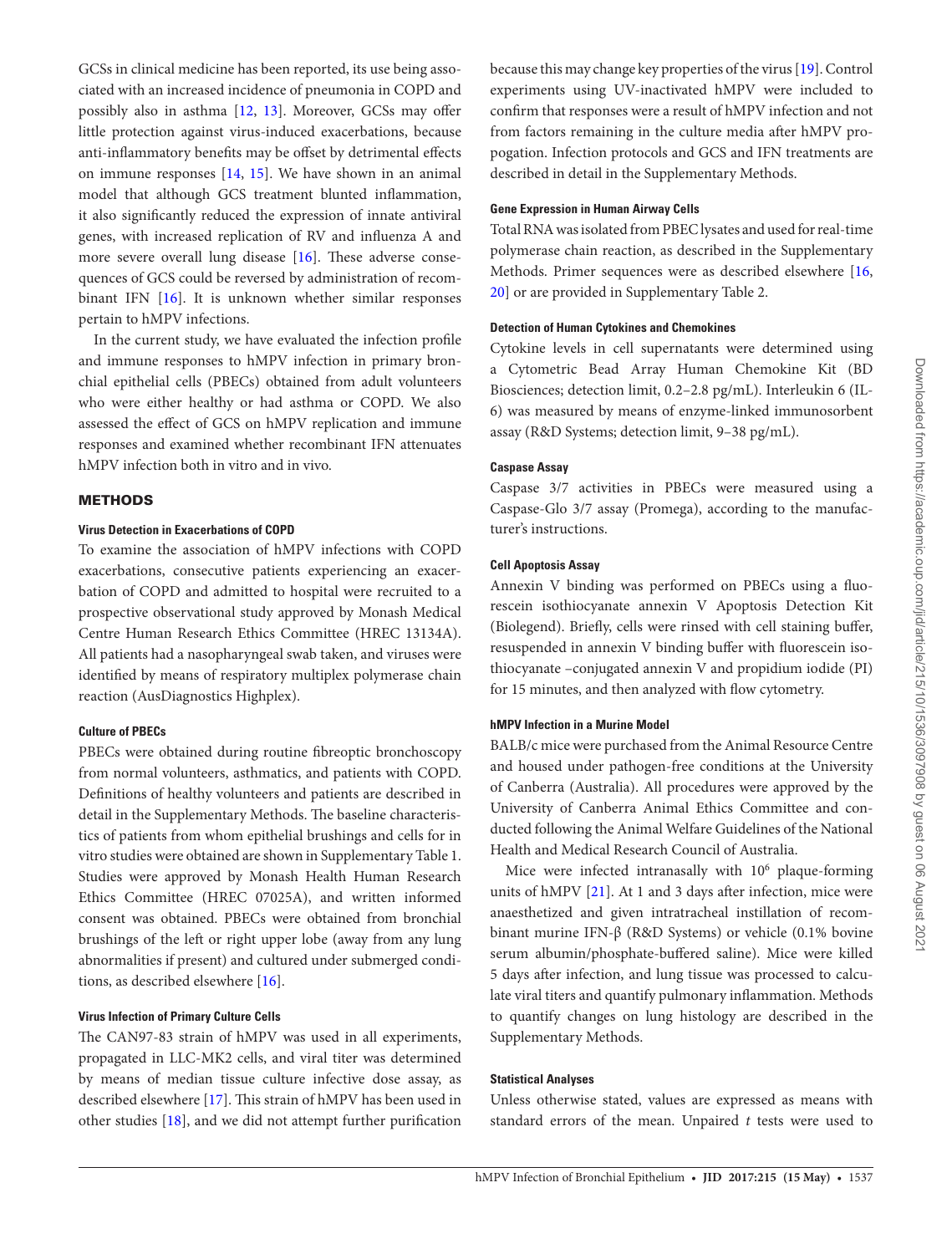compare of 2 sets of data. When comparing >2 sets of data, analyses were conducted using 1- or 2-way analysis of variance. Correlations were examined using Spearman correlation. All data analyses were conducted using GraphPad Prism 6 software (GraphPad Software). Results were considered statistically significant at  $P \leq .05$ .

#### RESULTS

#### **hMPV Infection Associated With COPD Exacerbations**

To evaluate detection of hMPV during COPD exacerbations, nasopharyngeal samples were obtained at admission in 167 patients (mean age, 71 years). Viruses were detected in 43 of 167 (26%), and, as expected, RV was the virus most frequently identified. Notably, hMPV was found in 8 of 167 patients (5% overall) and was the second most common virus species identified (8 of 44; 18%) (see Supplementary Figure 1).

#### **hMPV Replicates in and Elicits Antiviral Responses From PBECs**

hMPV infection has been described in human nasal and tracheal epithelial cells [18], but there are no reports of PBEC infection to our knowledge. Using PBECs isolated from normal volunteers, asthmatics, and patients with COPD, we evaluated infection profiles and immune responses to infection. hMPV replication was investigated after infection with hMPV at a multiplicity of infection (MOI) of 1. In PBECs from all groups, replication increased over a 72-hour time course, as evidenced by viral titration and an increase in hMPV nucleocapsid (hMPV N) gene expression. Viral titration of cell culture supernatants demonstrated robust hMPV replication, higher in cells from patients with COPD (Figure 1A). hMPV N gene expression was significantly higher in PBECs from patients with COPD (Figure 1B). The increase in hMPV N gene expression was absent if the virus was UV irradiated, thereby excluding non-hMPV induced responses (see Supplementary Figure 2A).

Increases in hMPV replication were accompanied by significant increases in ISG56 and IFN-β gene expression, which was again higher in PBECs from COPD (Figure 1C). The specificity of this response was verified, because UV-irradiated hMPV did not induce ISG56 gene expression (Supplementary Figure 2B).

Next, we examined hMPV-induced proinflammatory cytokine and chemokine responses. No evidence of IL-6 and interleukin 8 (IL-8) release above control levels was noted, but hMPV induced IFN-γ-inducible protein 10 (IP-10) in all 3 groups (Figure 1D and data not shown). Regulated on activation, normal T cell expressed and secreted (RANTES) production was significantly increased only in PBECs from patients with COPD (Figure 1D). Monocyte chemotactic protein 1 (MCP-1) and monokine induced by IFN-γ (MIG) production by hMPV infection was not observed (data not shown). UV-irradiated hMPV did not induce IP-10 and RANTES production (Figure 1D and Supplementary Figure 2C). hMPV N, ISG56, and IFN-β

gene expression and cytokine and chemokine patterns of release at an MOI of 1 were similar if an MOI of 0.1 was used (see Supplementary Figure 3).

# **Effect of GCS on hMPV Replication and hMPV-Induced Antiviral Responses in PBECs**

Because GCSs are the mainstay of current treatment for patients with asthma and in a significant number of those with COPD, we assessed the effects of GCS on hMPV replication and innate antiviral and inflammatory responses. PBECs from healthy subjects were treated with 10 nmol/L fluticasone propionate (FP) for 24 hours before infection with hMPV. This concentration of FP has been shown to be reflective of therapeutic levels achieved during inhalation in human lung [16, 22, 23].

GCS (FP) significantly increased viral shedding into cell supernatants at 72 hours after infection and hMPV N gene expression at 48 and 72 hours after infection (Figure 2A). To confirm that the increase in hMPV was due to GCS, mifepristone (RU486), a steroid receptor antagonist, was used as a control and showed that blocking the steroid receptor normalized hMPV replication (Figure 2A).

We examined myxovirus resistance protein 1 (MxA) and 2',5'-oligoadenylate synthetase (2'5'OAS) as representative IRGs responsive to infections. Unexpectedly, GCS also significantly up-regulated these hMPV-induced IRGs and IFN at 48 hours after infection (Figure 2B). A linear association was noted between hMPV N and ISG56 gene expression using data generated at 48 and 72 hours after infection in untreated cells. This link was not altered by GCS (Figure 2C), suggesting appropriate IFN responses over time to increasing virus replication. In line with our previous study, GCS treatment by itself had no effect on IRG and IFN gene expression (data not shown) [16]. GCS had similar effects on hMPV replication and antiviral responses when cells were infected at a lower MOI of 0.1 (see Supplementary Figure 4).

The effect of GCS on the expression of proinflammatory cytokines and chemokines after hMPV infection of PBECs was examined. GCS treatment before infection had no effect on IL-6 and IL-8 production, with levels similar to hMPV infection alone (data not shown). However, IP-10 gene expression was reduced at 48 hours, and protein levels were suppressed at 72 hours in response to GCS (Figure 2D). RANTES can be induced by IFN, and gene expression increased at 72 hours after infection, conceivably as a result of increases in IFN-β and ISG56 (Figure 2D and Figure 1C). GCS treatment alone had no effect on cytokine production (data not shown) [16].

## **Effect of GCS on Apoptosis in PBECs**

Our studies using RV and IAV have found increased virus replication in response to GCS that was coupled to blunted IFN responses [16]. It was therefore surprising that IFN responses were robust in the context of enhanced hMPV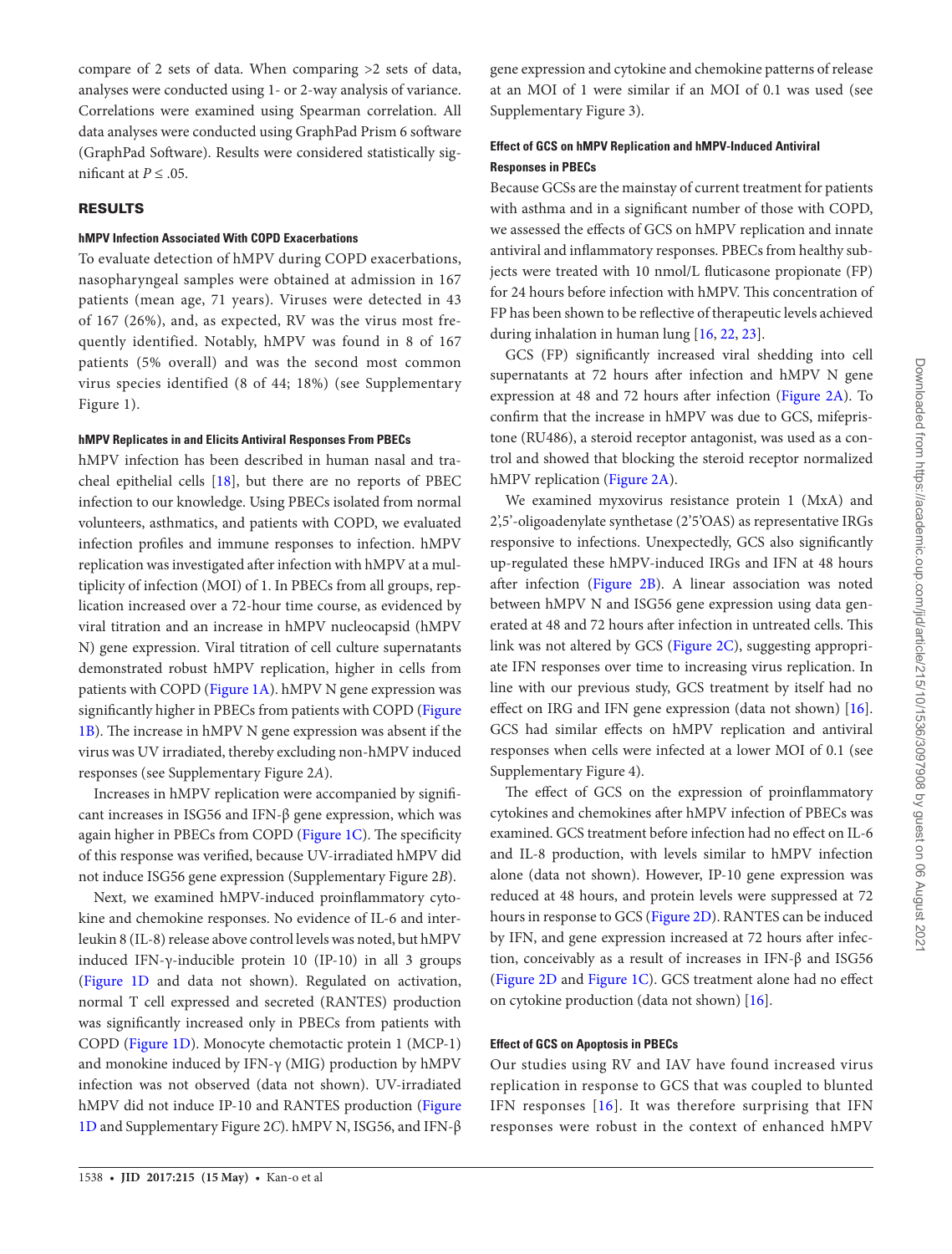

**Figure 1.** Human metapneumovirus (hMPV) replicates and induces antiviral and inflammatory responses in human primary bronchial epithelial cells (PBECs) from healthy individuals and patients with asthma or chronic obstructive pulmonary disease (COPD). PBECs were infected with hMPV (multiplicity of infection [MOI], 1). A, Viral titers of culture supernatants at 72 hours after infection were determined by means of plaque assay. TCID<sub>50</sub>, median tissue culture infective dose. B, C, RNA was extracted from cell monolayers at 48 or 72 hours after infection, and reverse-transcription polymerase chain reaction was performed. Gene expression of hMPV nucleocapsid (hMPV N)  $(B)$ , interferon (IFN)-stimulated gene 56 (ISG56), and IFN- $\beta$  (C) was determined and normalized to 18S. D, Proinflammatory cytokine and chemokine levels in culture supernatants were determined using a Cytometric Bead Array Human Chemokine Kit (BD Biosciences) or enzyme-linked immunosorbent assay. H, healthy; A, asthmatic; C, COPD. Data represent means with standard errors of the mean for 3 replicates from ≥3 independent donors. PBECs from patients with COPD, when infected with hMPV, had significantly elevated interleukin 6 (IL-6) levels compared with all other hMPV-infected groups and significantly elevated regulated on activation, normal T cell expressed and secreted (RANTES) and IFN-γ-inducible protein 10 (IP-10) levels compared with all other groups. Comparisons were analyzed using 1- or 2-way analysis of variance, as appropriate.  $*P$  < .05;  $^{\dagger}P$  < .01;  $^{\ddagger}P$  < .001.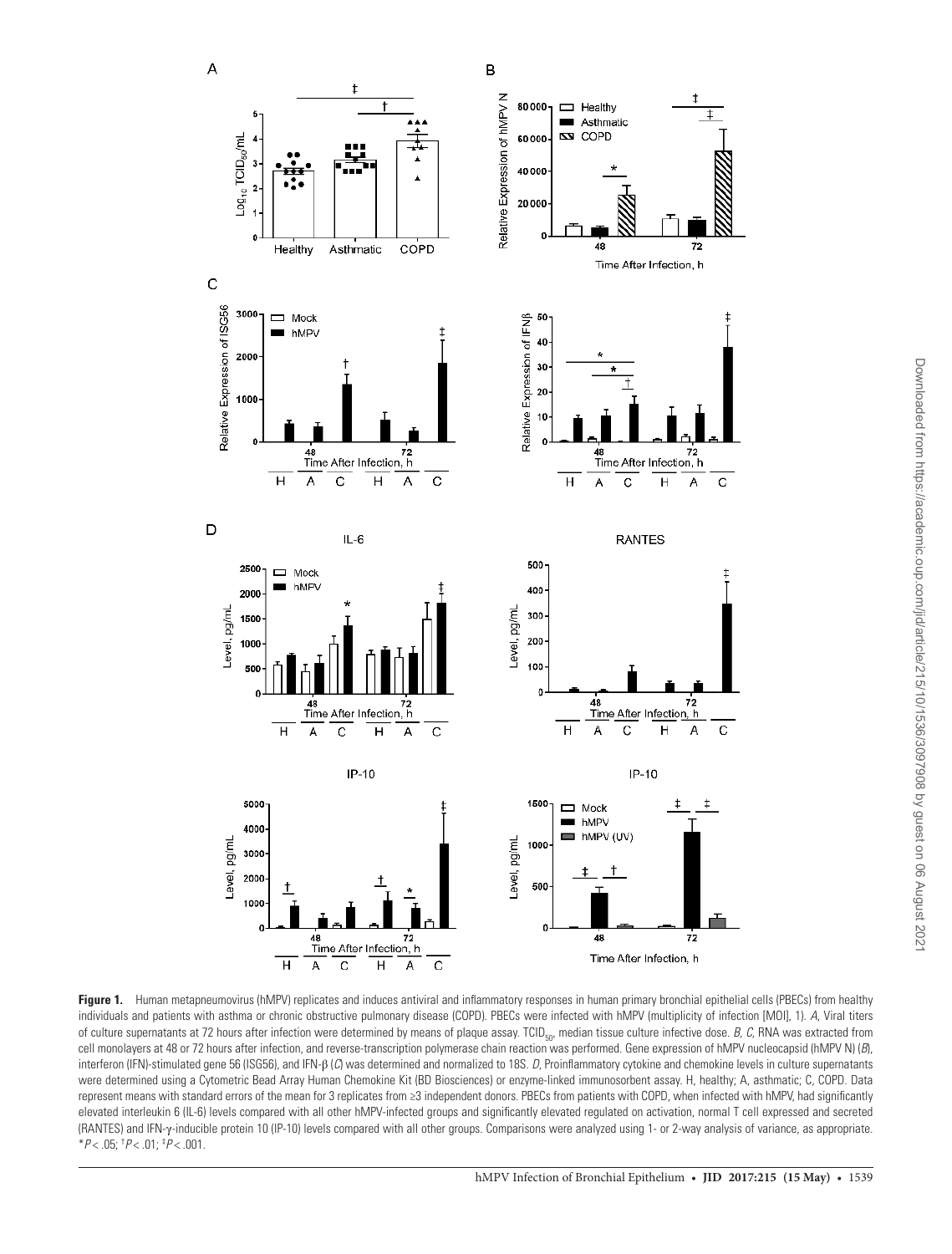

Figure 2. Glucocorticosteroid (GCS) treatment enhances human metapneumovirus (hMPV) replication, and hMPV-induced innate antiviral responses in human primary bronchial epithelial cells (PBECs) from healthy individuals. PBECs were pretreated with or without GCS and then infected with hMPV (multiplicity of infection, 1). RU486 was added before and after infection. RNA was extracted from cell monolayers at 48 or 72 hours after infection, and reverse-transcription polymerase chain reaction was performed. A, Viral titers of culture supernatants at 72 hours after infection were determined by means of plaque assay; there was no significant difference between hMPV and GCS+hMPV+RU486 samples (right panel). TCID<sub>50</sub>, median tissue culture infective dose. Gene expression of hMPV nucleocapsid (hMPV N) (A), interferon (IFN)–regulated genes (IRGs) and IFNs (B), and IFN-γ-inducible protein 10 (IP-10) and regulated on activation, normal T cell expressed and secreted (RANTES) (D) were measured and normalized to 18S. MxA, myxovirus resistance protein 1; 2**′**5′OAS, 2′,5′-oligoadenylate synthetase. C, Correlation between gene expression of hMPV N and IFN-stimulated gene 56 (ISG56) at 48 and 72 hours after infection. D, IP-10 and RANTES protein levels in culture supernatants were determined using a Cytometric Bead Array Human Chemokine Kit (BD Biosciences). Data represent means with standard errors of the mean for 3 replicates from ≥3 independent donors. Comparisons were analyzed using t tests (viral titers), Spearman correlation, and 1- or 2-way analysis of variance as appropriate.  $*P$ < .05;  $^{\dagger}P$ < .01;  $^{\dagger}P$ < .001.

replication, and we investigated inhibition of apoptosis as an alternative mechanism whereby GCS may exert detrimental effects. First, flow cytometry was used to quantify apoptosis (annexin V positive and PI negative) at early (20 hours) and late (48 hours) time points after hMPV infection. In cells exposed to FP, with or without hMPV infection, there were significantly fewer apoptotic cells 20 hours

after infection, compared with cells not exposed to GCS (Figure 3A and Supplementary Figure 5). Next, caspase activities were examined, showing that caspase-3/7 activity was significantly decreased in PBECs exposed to GCS compared with both hMPV-infected and uninfected cells at 20 hours after infection. The addition of RU486 blocked this reduction (Figure 3A).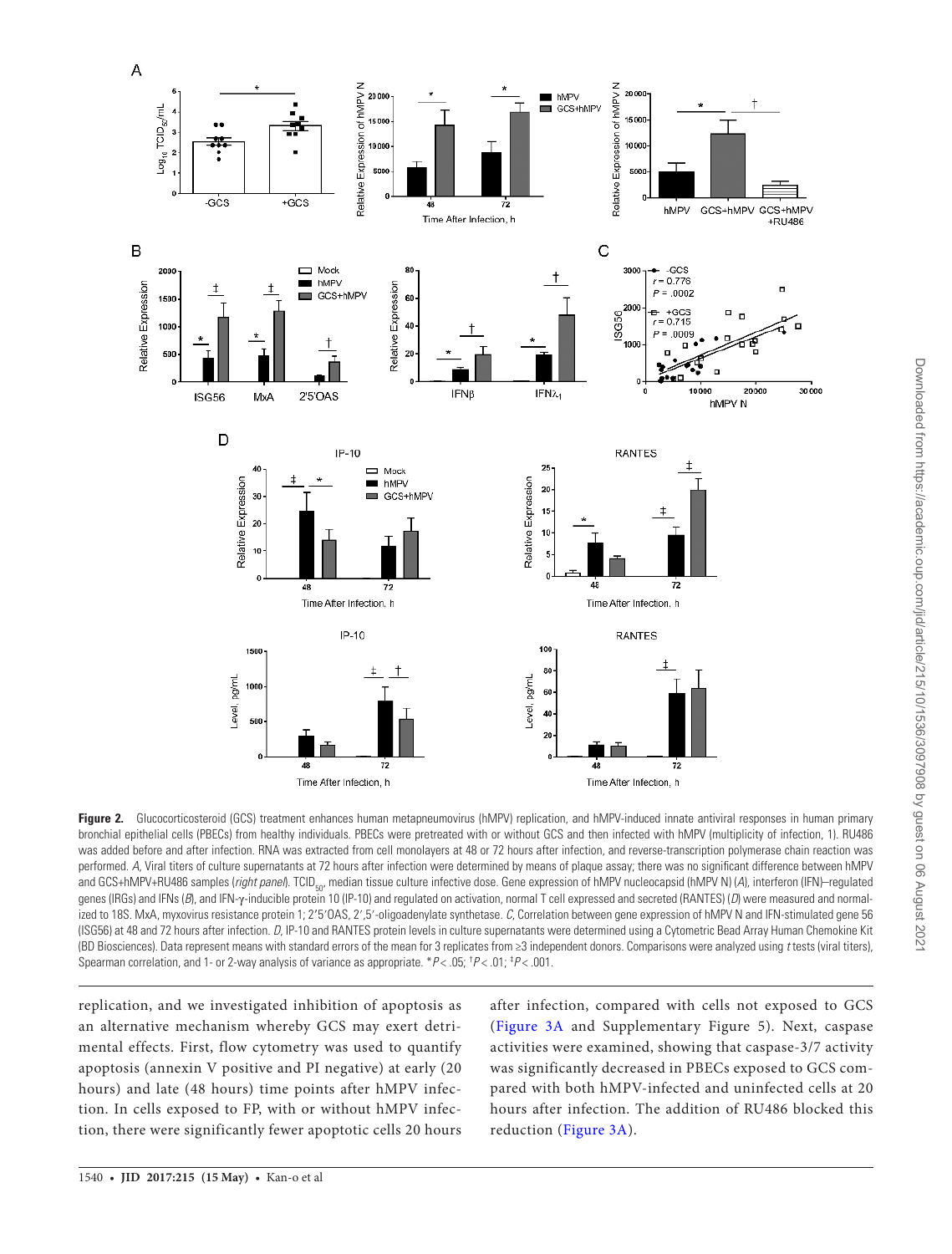

Figure 3. Glucocorticosteroid (GCS) treatment increases human metapneumovirus (hMPV) replication by inhibiting apoptosis. A–C, Human primary bronchial epithelial cells (PBECs) from healthy individuals pretreated with or without GCS were infected with hMPV (multiplicity of infection [MOI], 1). A, Apoptosis was analyzed by flow cytometry and caspase 3/7 activity. RLU, relative light units. B, Necrotic/dead cells were identified by means of flow cytometry. C, PBECs treated with or without RU486 were treated with GCS for 5 hours, RNA extracted from cells, and proapoptotic (Bcl-associated X protein [Bax]) and antiapoptotic (B-cell lymphoma [Bcl]-2 and Bcl-xL) gene expression was determined by reverse-transcription polymerase chain reaction (RT-PCR) and normalized to 18S. D, PBECs pretreated with or without GCS or ABT-263 were infected with hMPV (MOI, 1). RNA was extracted from cell monolayers at 48 hours after infection and hMPV nucleocapsid (hMPV N) gene expression was determined by RT-PCR and normalized to 18S and viral titers of culture supernatants were determined by plaque assay. Data represent means with standard errors of the mean for 3 replicate samples from 3 independent donors. TCID<sub>50</sub>, median tissue culture infective dose. Comparisons were analyzed using 1- or 2-way analysis of variance, as appropriate. \*P< .05; <sup>†</sup>P< .01; <sup>‡P</sup>< .01

Finally, flow cytometry was used to identify necrotic/dead cells (annexin V positive and PI positive) at early (20 hours) and late (48 hours) time points. At 48 hours after hMPV infection and exposure to GCS, there was a significant increase in the number of cells manifesting markers of necrotic cell death (Figure 3B and Supplementary Figure 5). These findings indicate that GCS may suppress apoptosis early, thereby blunting this mechanism

of virus elimination. The excess replication of hMPV is then reflected by increased cell death and necrosis at the later time point (48 hours).

This putative mechanism is feasible because GCS induce both propoptotic (Bcl-associated X protein [Bax]) and antiapoptotic genes (B-cell lymphoma [Bcl]-2 and Bcl-xL) [24]. We therefore examined the effect of GCS on gene expression of Bax,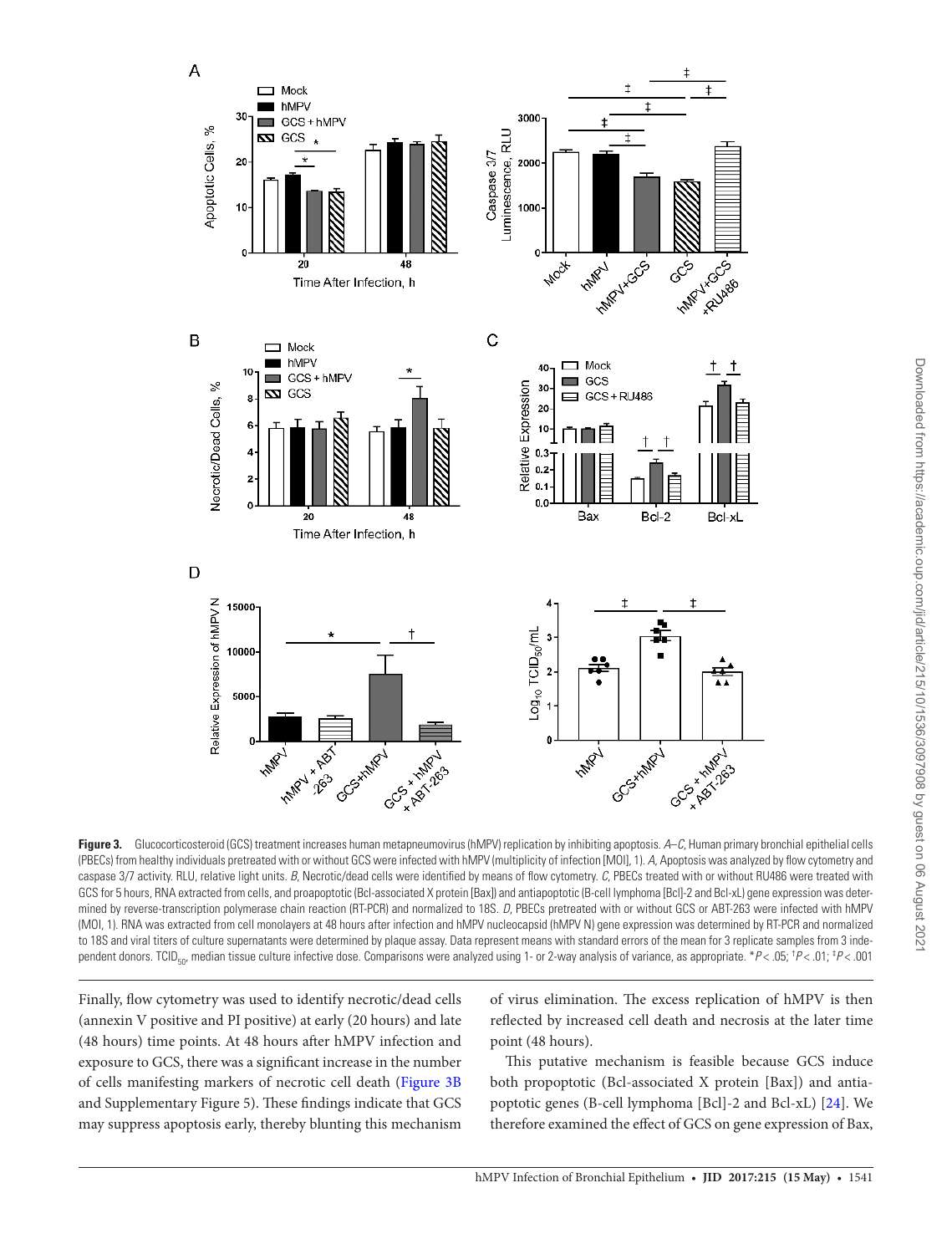Bcl-2, and Bcl-xL in PBECs. As a control, cells were treated with RU486, and gene expression was analyzed 5 hours after GCS exposure. GCS significantly enhanced expression of the antiapoptotic genes Bcl-2 and Bcl-xL, and the increase was absent if RU486 was used (Figure 3C). Finally, ABT-263, a specific inhibitor of the antiapoptotic proteins Bcl-2 and Bcl-xL [25], was added to PBECs with or without GCS treatment. ABT-263 significantly decreased hMPV N gene expression and viral titers in PBECs treated with GCS to levels equivalent to untreated PBECs (Figure 3D).

#### **Recombinant IFN Treatment to Modulate hMPV Infection**

Using both in vitro and murine models we have demonstrated that GCS significantly reduce expression of innate antiviral IFN, thereby increasing RV and influenza A virus replication. Adjuvant IFN blunted the detrimental effects of GCS [16]. Although endogenous IFN was not reduced by GCS in the hMPV infection model, it is possible that further enhancement of IFN responses by exogenous IFN will permit a reduction of virus replication and inflammatory consequences of infection. PBECs from healthy subjects, asthmatic patients, and patients with COPD were infected with hMPV and then exposed to recombinant IFNs. Addition of IFN- $\alpha_2$ , IFN-β, or IFN- $\lambda_1$  to cells significantly reduced hMPV replication (Figure 4A–4C). PBECs were also exposed to GCS and infected with hMPV, after which recombinant IFNs were added. Again, a reduction in virus replication was observed despite GCS treatment (Supplementary Figure 6). It is of note that, as expected, recombinant IFN-λ was effective, because the type III IFN receptor is selectively expressed only on epithelial cells [26].

The advantages of recombinant IFN are evident, but it is not known whether benefits include reductions in airway inflammation caused by hMPV infection. This aspect is difficult to gauge using in vitro models, and we therefore conducted studies in an established BALB/c mouse model of hMPV infection

[17]. BALB/c mice were infected with hMPV and treated with recombinant IFN-β on days 1 and 3 after infection. The mice were culled on day 5 for measurements of hMPV replication and analyses of lung inflammation. Treatment with IFN-β significantly reduced hMPV replication (viral titers) in the lung (Figure 5A). In addition, parameters of airway inflammation were markedly reduced, including attenuated infiltration of leucocytes into perivascular tissue, reduced mucus-secreting cells, and reduced epithelial inflammatory changes (Figure 5B–5D).

#### **DISCUSSION**

Worldwide recognition of hMPV infection has been facilitated by new highly sensitive molecular diagnostic methods in clinical virology. Our clinical studies show that hMPV was the second most common virus associated with hospitalized COPD exacerbations and detectable in 5% of patients. Investigations in PBECs, obtained from patients with COPD, as well as healthy human volunteers and asthmatics, demonstrate that hMPV replicates robustly and induces appropriate innate IFN responses. Replication and innate and inflammatory responses were enhanced in cells obtained from patients with COPD. Exposure to clinically relevant concentrations of GCS also enhanced hMPV replication, a process mediated by reduced apoptosis followed by increased cell necrosis. Finally, proof-of-concept murine studies using recombinant IFN markedly reduced hMPV replication and attenuated airway inflammation.

Our study of hospitalized COPD exacerbations confirmed the role of hMPV as a cause of intercurrent worsening of COPD, albeit in a small number of patients. We detected hMPV in 5% of a large prospective cohort, second only to RV in detection rate. These results accord well with comparable studies that detected hMPV in 2.3%–12% of patients with COPD exacerbations [3–6, 27] and corroborate the ubiquitous role of hMPV in exacerbations of COPD.



Figure 4. Interferon (IFN) treatment attenuates human metapneumovirus (hMPV) infection in vitro. Primary bronchial epithelial cells (PBECs) from healthy (A) and asthmatic (B) subjects and individuals with COPD (C) were infected with hMPV (multiplicity of infection [MOI], 1) and then treated with recombinant IFNs (α, β and λ) 1 hour after infection. RNA was extracted from cell monolayers at 72 hours after infection and reverse-transcription polymerase chain reaction (RT-PCR) was performed. hMPV nucleocapsid (hMPV N) gene expression was measured and normalized to 18S. Data are represented as means with standard errors of the mean for 3 replicate samples from ≥3 independent donors. Comparisons were analyzed using 1-way analysis of variance.  $*P$  < .001.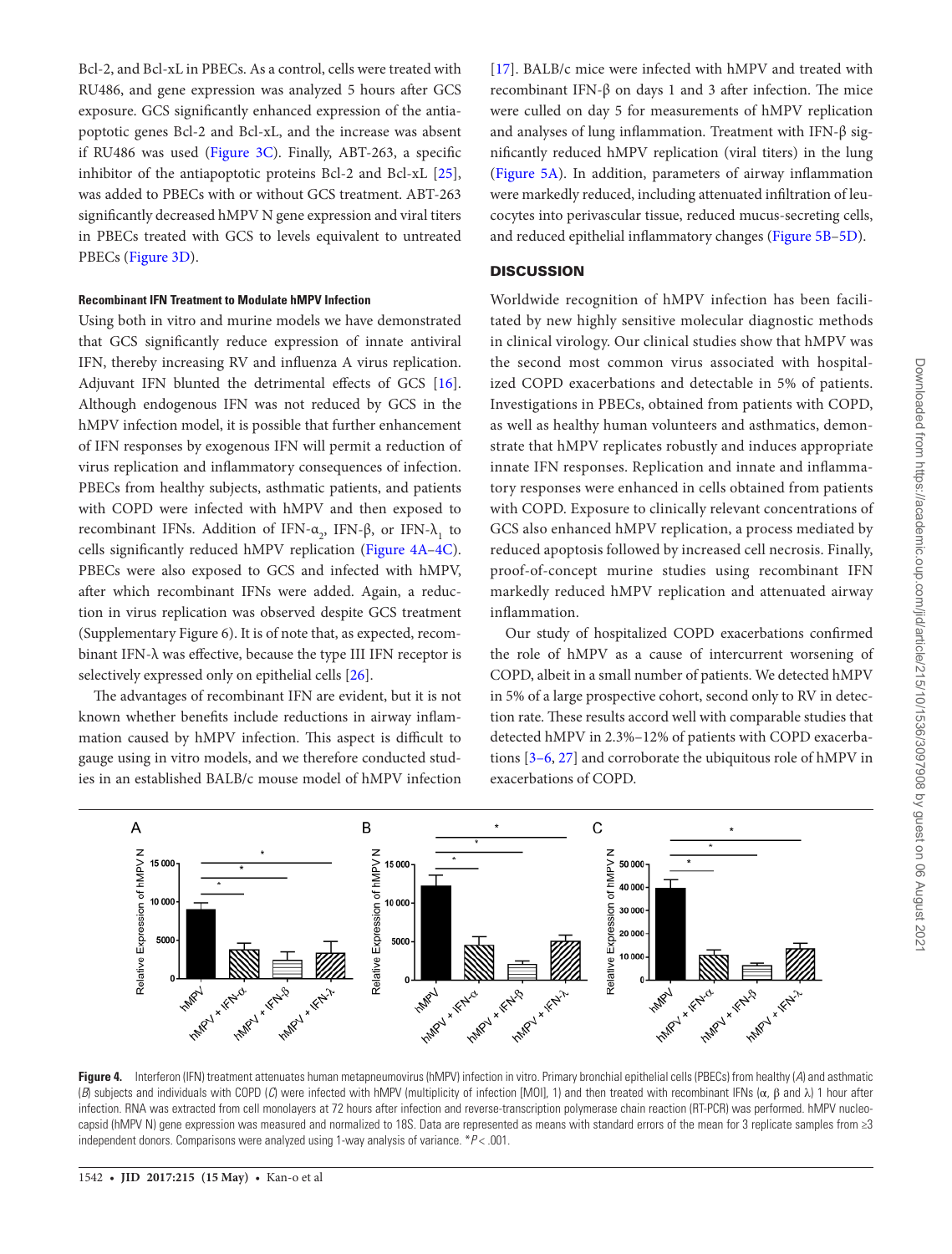

**Figure 5.** Recombinant interferon (IFN)-β reduces human metapneumovirus (hMPV) replication and airway inflammation in a mouse model of hMPV infection. Mice were infected intranasally with 10<sup>6</sup> plaque-forming units of hMPV and given intratracheal instillation of recombinant murine IFN-β or vehicle (phosphate-buffered saline [PBS]) at 1 and 3 days after infection. Mice were killed 5 days after infection and viral titers (A) and pulmonary inflammation (B-D) were evaluated. Data represent means with standard deviations for 2 experiments (3-5 mice per group). Analyses were conducted using an unpaired t test (for viral titers) or 1-way analysis of variance. \*P< .001.

Human hMPV infection occurs after inhalation of the virus and adhesion to airway epithelial cells [28]. Intracellular replication is followed by release of virus after cell death, leading to infection of adjacent cells. The current understanding of this process is based mainly on animal models, and to date no studies have sourced human lower airway cells to investigate replication, key early immune responses and the consequences of commonly used inhaled GCS medications on hMPV infection. Our studies in epithelial cells obtained from healthy and asthmatic volunteers and those with COPD found that hMPV replicates robustly, eliciting innate IFN responses. Increased hMPV replication was observed in PBECs from patients with COPD, although there was no impairment of innate responses. The implications of this finding are unclear, and it is not known whether an increase in virus replication of this magnitude has clinical consequences.

In comparable studies, Spann et al reported enhanced virus replication in tracheal epithelial cells obtained from patients with atopy and wheezing, also with no impairment of IFN

responses [18]. In this respect hMPV may differ from RV, the commonest cause of virus exacerbations. Current information suggests that RV may replicate more in the airways; chiefly as a result of impaired antiviral IFN responses [11, 20]. This appears to be different in hMPV and investigations are needed to understand the distinctive nuances of hMPV-associated virushost interactions as well as to confirm and extend our findings in COPD.

We next evaluated key cytokine responses to hMPV infection mediated via the IFN and NF-κB pathways. After hMPV infection of PBECs, there was induction of IP-10 and RANTES, but IL-6 and IL-8 were not increased. This finding is similar to that of a previous study by Bao et al [29] demonstrating that a lack of vital NF-κB family cytokine responses after hMPV infection was due to the hMPV small hydrophobic protein inhibiting NF-κB transcriptional activity in airway epithelial cells and blocking cytokine production. Significant induction of IP-10 and RANTES were observed in COPD. Both cytokines are IRGs and are likely to reflect host IFN responses to hMPV. However,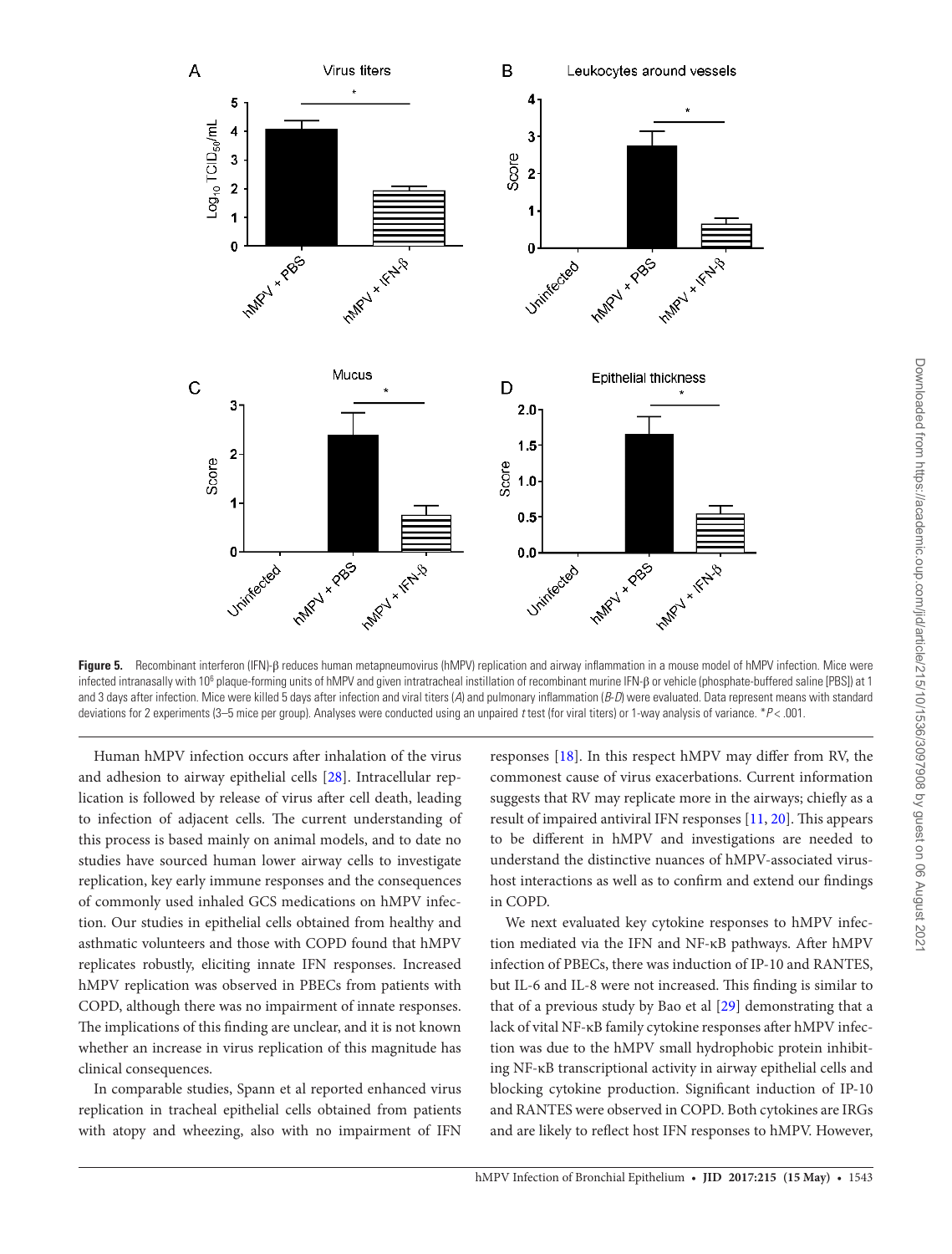Inhaled GCSs are in widespread use in obstructive lung diseases, delivering effective anti-inflammatory treatment. This in turn translates into clinical benefits with significant effects on symptoms, exacerbation rates, and overall quality of life [30]. However, GCSs have a 'darker' side, and earlier studies have shown associations with pneumonia in patients with COPD or asthma [12, 13, 15]. This has been postulated to reflect immunosuppressive actions of GCS, which in turn lead to intensified virus and possibly bacterial infections.

The role of inhaled GCSs has become a key, unresolved question in the pharmacological management of COPD in particular. The clinical use of GCS was modeled in our studies, and we show that infection with hMPV in the presence of "therapeutic" levels of GCS increased hMPV replication. The effect of GCS was blocked by RU486, a molecule that antagonizes the GCS receptor, demonstrating specificity of the GCS effect. Surprisingly, GCS did not mediate enhanced virus replication by blunting IFN responses, as noted for other viruses [16], but rather by subverting apoptosis. A recent report also showed that hMPV replication was increased in nasal epithelial cells taken from asthmatic subjects and that this was mediated by reduced apoptosis via heat shock protein 70 [31].

Apoptosis is a cardinal host defense mechanism that eliminates virus, because programmed cell death leads to efficient virus death without excessive inflammatory consequences [32]. GCS treatment attenuated apoptosis, allowing cells to survive longer and permitting enhanced viral replication, with subsequent increased viral shedding from necrotic cells. We also show that GCS induced antiapoptotic genes Bcl-2 and Bcl-xL and that a GCS receptor antagonist and specific blocker prevented this activity. Some viruses cause necroptosis, programmed necrosis mediated through the receptor-interacting protein kinase 1–3 complex [33]. It is unclear whether cell death after hMPV infection was a result of necrosis or necroptosis, because PI staining does not differentiate between the 2 processes. The detailed mechanisms that underpin this finding merit further study.

Recombinant IFN-β in aerosolized format has recently been shown to reduce the severity of RV-induced exacerbations in a severe asthma subgroup [34]. In further proof-of-concept studies pertaining to hMPV infection, we show both in vitro and in a murine model that this approach may be equally applicable to hMPV. Exposure to IFN reduced hMPV replication significantly and also blunted the effects of GCS on virus replication in PBECs. In mice, IFN-β delivered via the trachea yielded a marked reduction in viral load but also significantly reduced airway inflammation resulting from infection. IFN-β treatment was therefore highly protective, which indicates that recombinant aerosolized IFNs are likely to have broad utility to protect patients with COPD from detrimental consequences of virus infections, probably irrespective of the virus species.

In summary, robust hMPV infection occurs in human bronchial epithelial cells, and this may be more severe in COPD. Increased replication of hMPV associated with GCS treatment can be countered by use of recombinant IFN. Further studies are needed to clarify the pathogenesis of hMPV; this will aid development of antiviral therapies and inform vaccination strategies. Use of aerosolized IFN to counter intercurrent virus infections can potentially have significant benefits in respiratory diseases.

## Supplementary Data

Supplementary materials are available at The Journal of Infectious Diseases online. Consisting of data provided by the authors to benefit the reader, the posted materials are not copyedited and are the sole responsibility of the authors, so questions or comments should be addressed to the corresponding author.

## **Notes**

**Financial support.** This work was supported by the Australian National Health and Medical Research Council (senior research fellowship APP1059167 to S. M. and project grant APP1047250 to S. M. and P. G. B.), MSD Life Science Foundation, Public Interest Incorporated Foundation (fellowship to K. K.), and the Victorian Government's Operational Infrastructure Support Program.

**Potential conflicts of interest.** All authors: No reported conflicts. All authors have submitted the ICMJE Form for Disclosure of Potential Conflicts of Interest. Conflicts that the editors consider relevant to the content of the manuscript have been disclosed.

## **References**

- 1. van den Hoogen BG, de Jong JC, Groen J, et al. A newly discovered human pneumovirus isolated from young children with respiratory tract disease. Nat Med **2001**; 7:719–24.
- 2. Wen SC, Williams JV. New approaches for immunization and therapy against human metapneumovirus. Clin Vaccine Immunol **2015**; 22:858–66.
- 3. Martinello RA, Esper F, Weibel C, Ferguson D, Landry ML, Kahn JS. Human metapneumovirus and exacerbations of chronic obstructive pulmonary disease. J Infect **2006**; 53:248–54.
- 4. Rohde G, Borg I, Arinir U, et al. Relevance of human metapneumovirus in exacerbations of COPD. Respir Res **2005**; 6:150.
- 5. Vicente D, Montes M, Cilla G, Pérez-Trallero E. Human metapneumovirus and chronic obstructive pulmonary disease. Emerg Infect Dis **2004**; 10:1338–9.
- 6. Zwaans WA, Mallia P, van Winden ME, Rohde GG. The relevance of respiratory viral infections in the exacerbations of chronic obstructive pulmonary disease—a systematic review. J Clin Virol **2014**; 61:181–8.
- 7. Kuiken T, van den Hoogen BG, van Riel DA, et al. Experimental human metapneumovirus infection of cynomolgus macaques (Macaca fascicularis) results in virus replication in ciliated epithelial cells and pneumocytes with associated lesions throughout the respiratory tract. Am J Pathol **2004**; 164:1893–900.
- 8. Boivin G, De Serres G, Hamelin ME, et al. An outbreak of severe respiratory tract infection due to human metapneumovirus in a long-term care facility. Clin Infect Dis **2007**; 44:1152–8.
- 9. Bao X, Liu T, Spetch L, Kolli D, Garofalo RP, Casola A. Airway epithelial cell response to human metapneumovirus infection. Virology **2007**; 368:91–101.
- 10. Hsu AC, Starkey MR, Hanish I, et al. Targeting PI3K-p110α suppresses influenza virus infection in chronic obstructive pulmonary disease. Am J Respir Crit Care Med **2015**; 191:1012–23.
- 11. Wark PA, Johnston SL, Bucchieri F, et al. Asthmatic bronchial epithelial cells have a deficient innate immune response to infection with rhinovirus. J Exp Med **2005**; 201:937–47.
- 12. McKeever T, Harrison TW, Hubbard R, Shaw D. Inhaled corticosteroids and the risk of pneumonia in people with asthma: a case-control study. Chest **2013**; 144:1788–94.
- 13. Suissa S, Patenaude V, Lapi F, Ernst P. Inhaled corticosteroids in COPD and the risk of serious pneumonia. Thorax **2013**; 68:1029–36.
- 14. Ducharme FM, Lemire C, Noya FJ, et al. Preemptive use of high-dose fluticasone for virus-induced wheezing in young children. N Engl J Med **2009**; 360:339–53.